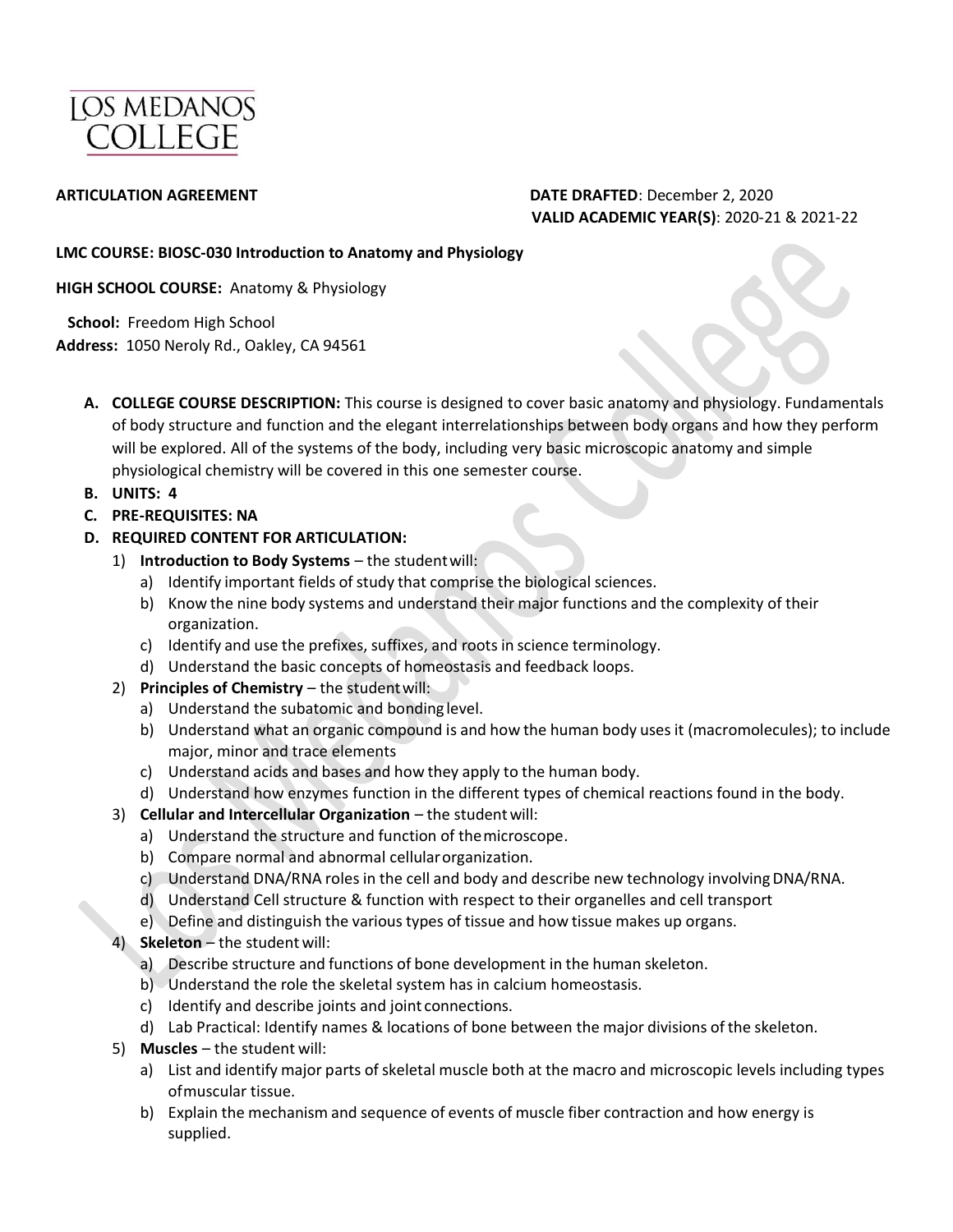- c) Compare and contrast isotonic and isometric contraction as well as other types of musclemovements.
- d) Understand the terms "origin" and"insertion".
- e) Describe the movement of specific skeletal muscles and explain the function of antagonistic muscle groups.
- f) Understand how homeostasis is maintained during exercise.
- g) Lab Practical: Identify name, location & action of major muscles of the body.
- 6) **Nervous System and Sense Organs**  the studentwill:
	- a) Describe the general structure and classification of neuron types.
	- b) Name and describe the three physiological properties of nerve tissue.
	- c) Describe the process in how neurons function.
	- d) Name and describe the two major divisions of the nervous system.
	- e) Describe the somatic senses explaining receptors associated with the sense of touch, pressure, temperature, and pain.
	- f) Explain the relationship between the sense of smell and taste.
	- g) Name the parts of the ear and explain the function of each.
	- h) Lab Practical: Identify and name the different parts of the brain.
- 7) **Digestive Systems and Nutrition** the student will:
	- a) Identify the nutrients required for metabolic activity including the results of vitamin deficiencies.
	- b) Trace the events of digestion from the mouth to the stomach and through the intestines, including the study of enzymes and other components that aid digestion.
	- c) Predict the processing of a medicine throughout the digestive system including uses of vitamins, minerals, proteins, carbohydrates, and fats as structured energy products.
	- d) Lab Practical: Identify, name and give function to the digestive system to include accessory organs.
- 8) **Respiratory System** the student will:
	- a) Describe the structures of the nose, nasal cavities, and pharynx and relate the structure of the respiratory organs to the function of the air conducting passages.
	- b) Locate the pleural membrane and define its function.
	- c) Explain the gas laws and relate these to the respiratory system including inspiration, and expiration during various breathingconditions.
	- d) Compare the composition of respired and alveolar air and how these changes occur.
	- e) Deduce respiratory diseases by identifying vulnerable structures of the respiratory system.
	- f) Lab Practical: Identify, name and give a function of the different structures in respiratory system.

### 9) **Circulatory System** – the student will:

- a) Identify and state the function of erythrocytes, leukocytes, platelets, and list components of blood plasma.
- b) Explain hemostasis.
- c) Distinguish between blood types and identify bold groups.
- d) Describe the pathway of the blood naming chambers, valves, and connecting vessels including the heart.
- e) Identify three layers of the heart.
- f) Understand the cardiac conduction cycle by explaining what an EKG represents.
- g) Relate the effects of various chemicals and physical factors to the rate of the heart-beat.
- h) Describe how the body maintains normal blood pressure.
- i) Lab Practical: Identify and name the different parts of the heart and blood flow.

### 10) **Excretory System** - the student will:

- a) Identify the anatomy of the kidney.
- b) List the structure of the nephron and its filtration mechanisms and relate each of the parts with its function; to include urine formation.
- c) Sequence the pathway of blood plasma from the renal artery to the renal vein.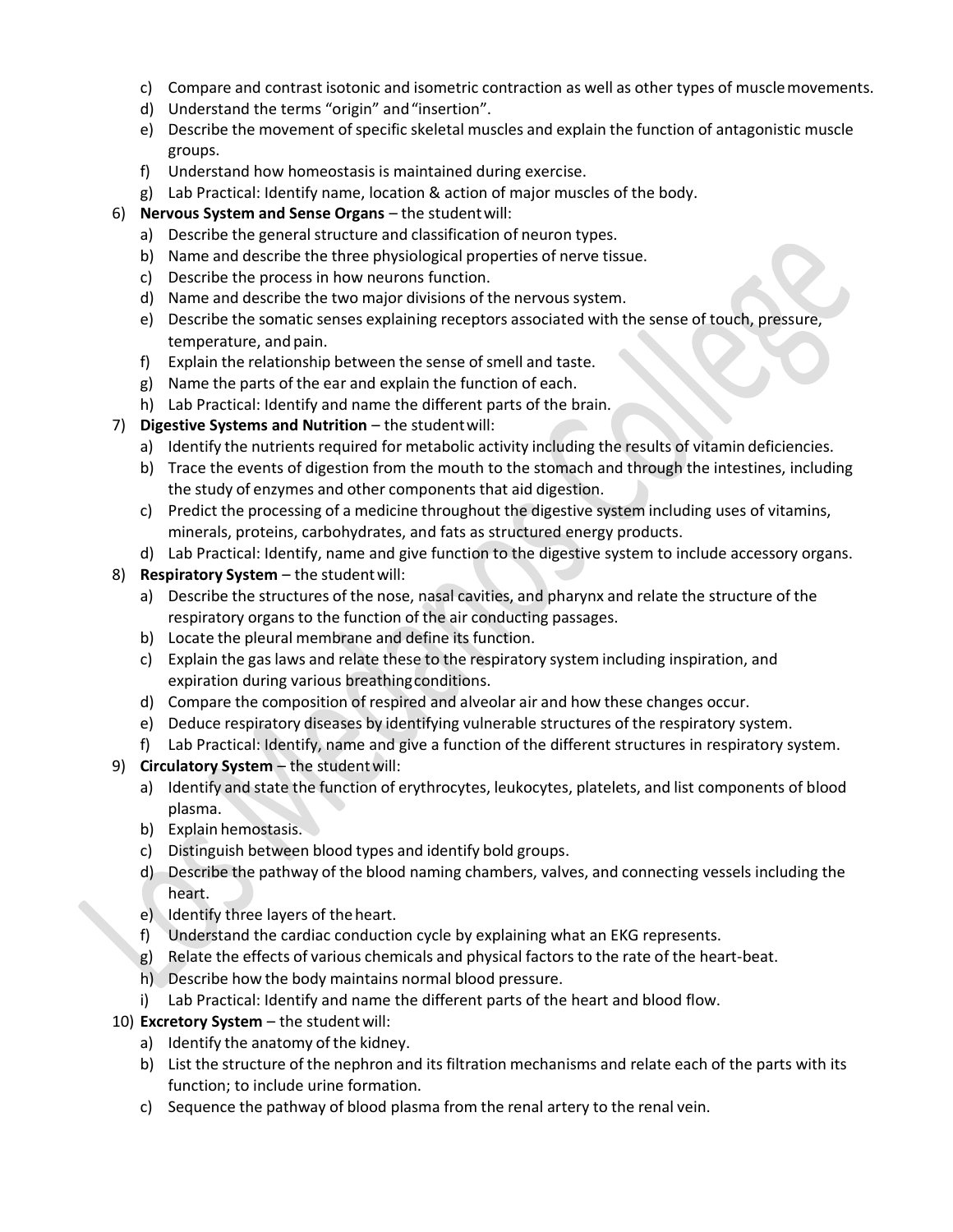#### 11) **Endocrine System and Hormone Functions** – the student will:

- a) Compare structure and function of the exocrine, endocrine, andheterocrine glands.
- b) Identify the primary functions of major endocrine glands and describe the physiological effects of hormones on target cells.
- c) Describe the sequence of events in feedback control of hormone production by using an example.
- d) Explain the terms hyperfunction and hypofunction and deduce related diseases.
- 12) **Reproduction and Development** the student will:
	- a) Describe the structure and function of both male/female reproductive systems and their organs.
	- b) Order the physiological events of the male/female reproductive systems.
	- c) Sequence events that occur in fetaldevelopment.
	- d) Compare the sequence of events between spermatogenesis and oogenesis.
- 13) **Lymph & Immune System**  the studentwill:
	- a) Describe the principle functions of the lymphatic organs and the entire lymph system.
	- b) Distinguish between lymph and plasma fluid.
	- c) Compare active immunity to passive immunity and state an example of each.
	- d) Explain how two major types of lymphocytes are formed and how they function in immune mechanisms.
	- e) Explain specific diseases caused by immune system malfunction (including AIDS).
- 14) **Study Skills** the student will:
	- a) Express ideas in note taking form.
	- b) Analyze graphs, charts, andmaps.
	- c) Use SQ3R method of reading andremembering.
	- d) Organize information byoutlining or mapping.
	- e) Use the library including the Internet forresearch.
	- f) Use survey of books, assignment schedules, and working assignment sheets to manage time.
- 15) **Disease and Health Careers** the student will:
	- a) Explore at each system, related health careers and requirements involved in preparing for those careers.
	- b) Investigate different diseases and medical conditions relating to the systems of the human body.

### **E. REQUIRED COMPETENCIES (PERFORMANCE OBJECTIVES) FOR ARTICULATION**

General Student Learning Outcomes

- Dissecting terminology and skills
- Lab Practical's to demonstrate knowledge
- Asking questions and defining problems
- Developing and using models
- Planning and carrying out investigations
- Analyzing and interpreting data
- Constructing explanations and designing solutions
- Engaging argument from evidence
- Obtaining, evaluating, and communicating information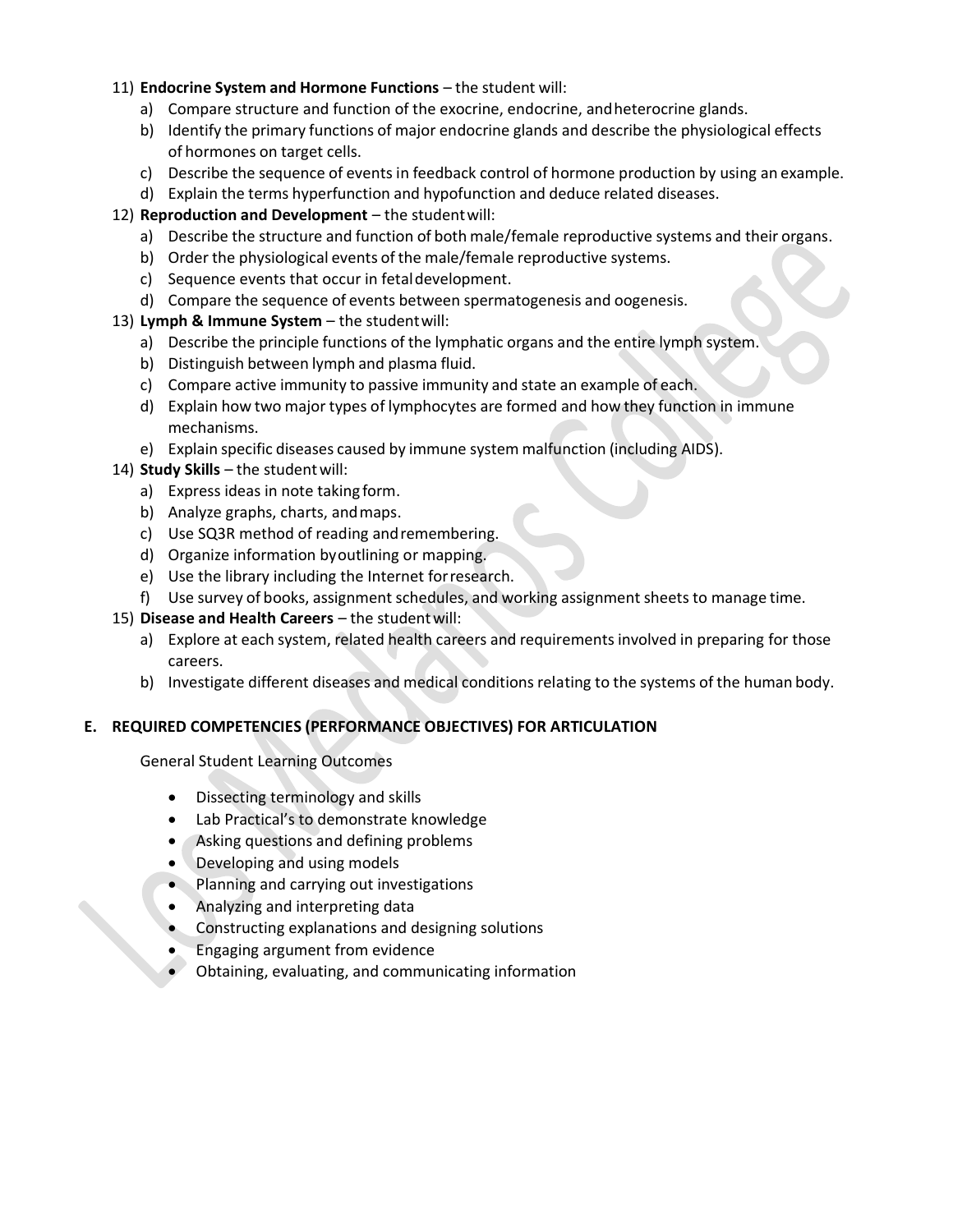#### **F. METHODS FOR END OF COURSE ASSESSMENT:**

| Homework                          | $10\%$   A+ |    | 97% – 100%               | $B - 83% - 80%$  |    | D+ 67% - 69% |
|-----------------------------------|-------------|----|--------------------------|------------------|----|--------------|
| Labs, Projects & Participation    | $25\%$   A  |    | 96% -- 94%               | $C+ 77\% - 79\%$ | D. | 66% - 64%    |
| Tests, Quizzes and Lab Practicals |             |    | $65\%$   A $-$ 93% - 90% | 76% - 74%        | D- | 63% - 60%    |
|                                   |             | B+ | 87% – 89%                | $C - 73% - 70%$  |    | Below 60%    |
|                                   |             | B  | 86%-- 84%                |                  |    |              |

#### **G. TEXTBOOKS OR OTHER SUPPORTING MATERIALS**

• **Human Anatomy & Physiology, 11th Edition** Elaine N. Marieb, Holyoke Community College Katja Hoehn, Mount Royal University

#### **H. PROCEDURES AND/OR CRITERIA FOR COURSE ARTICULATION:**

- a. Complete the **Anatomy & Physiology** class at Freedom High School with a grade of "B" or better.
- b. Receive a "B" or better on the agreed upon college/high school final exam\* procedure.
- c. Be recommended for credit by your high school teacher.
- d. Apply for admission at Los Medanos College.
- e. Register for CATEMA for electronic submission of college credit **OR** obtain copy of high school transcript and articulation agreement and submit to the LMC Office of Admissions & Records **within the academic year in which credit was earned.**
- f. Upon completion of the above, the student will receive on his/her LMC and CCCCD (California Community College District) transcripts the units of credit for LMC's CHDEV-0O1 "**BIOSC-030 Introduction to Anatomy and Physiology**" course.

*\*College transcripts will reflect the FINAL EXAM GRADE earned and will be notated as \*Credit by Exam.*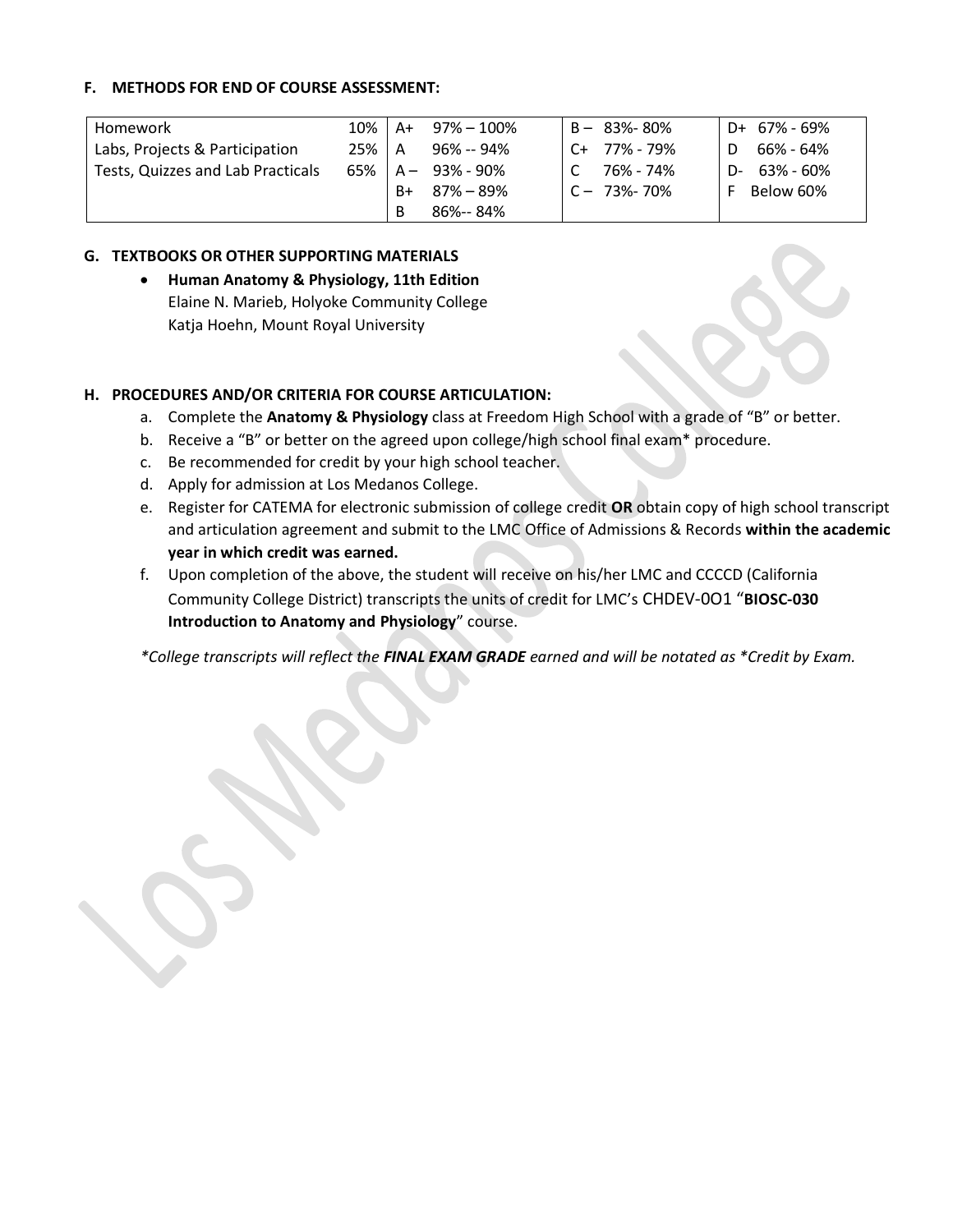#### **ARTICULATION AGREEMENT DATE DRAFTED**: December 2, 2020 **VALID ACADEMIC YEAR(S)**: 2020-21 & 2021-22

#### **LMC COURSE: BIOSC-030 Introduction to Anatomy and Physiology**

**HIGH SCHOOL COURSE:** Anatomy & Physiology

 **School:** Freedom High School **Address:** 1050 Neroly Rd., Oakley, CA 94561

[\\_\\_\\_\\_\\_\\_\\_\\_\\_\\_\\_\\_\\_\\_\\_\\_\\_\\_\\_\\_\\_\\_\\_\\_\\_\\_\\_\\_\\_\\_\\_\\_\\_\\_\\_\\_\\_\\_\\_](https://lmck-12partnership.na2.echosign.com/verifier?tx=CBJCHBCAABAAs6FLTfvYD-jDlFJSTZAZNfS_pI_vO5kN)\_\_\_\_\_\_\_ Natalie Hannum (Dec 8, 2020 16:55 PST) Natalie Hannum

Natalie Hannum Date LMC Vice President of Instruction

\_\_\_\_\_\_\_\_\_\_\_\_\_\_\_\_\_\_\_\_\_\_\_\_\_\_\_\_\_\_\_\_\_\_\_\_\_\_\_\_\_\_\_\_\_\_\_ Ryan Pedersen (Dec 8, 2020 16:43 PST) [Ryan Pedersen](https://lmck-12partnership.na2.echosign.com/verifier?tx=CBJCHBCAABAAs6FLTfvYD-jDlFJSTZAZNfS_pI_vO5kN)

Ryan Pedersen Date Dean of Math & Physical Sciences

 $\frac{U \, U}{U}$ 

Roy "Kyle" Hanks Date LMC Biology Department Chair

 $\blacksquare$ 43 PST) [James Clark](https://lmck-12partnership.na2.echosign.com/verifier?tx=CBJCHBCAABAAs6FLTfvYD-jDlFJSTZAZNfS_pI_vO5kN)

James Clark Date Faculty, Los Medanos College

**COLLEGE SIGNATURES HIGH SCHOOL/ROP/DISTRICT SIGNATURES**

 $\text{ReLU}$  Manisque 8, 2020 17:22 PST) [Kelly Manke](https://lmck-12partnership.na2.echosign.com/verifier?tx=CBJCHBCAABAAs6FLTfvYD-jDlFJSTZAZNfS_pI_vO5kN)

Kelly Manke Date Principal, Freedom High School

[\\_\\_\\_\\_\\_\\_\\_\\_\\_\\_\\_\\_\\_\\_\\_\\_\\_\\_\\_\\_\\_\\_\\_\\_\\_\\_\\_\\_\\_\\_\\_\\_\\_\\_\\_\\_\\_\\_\\_](https://lmck-12partnership.na2.echosign.com/verifier?tx=CBJCHBCAABAAs6FLTfvYD-jDlFJSTZAZNfS_pI_vO5kN)\_\_\_\_\_\_\_\_ Erik Faulkner (Dec 9, 2020 13:17 PST) Erik Faulkner

Erik Faulkner Date LUHSD Asst. Superintendent, Educational Services

[\\_\\_\\_\\_\\_\\_\\_\\_\\_\\_\\_\\_\\_\\_\\_\\_\\_\\_\\_\\_\\_\\_\\_\\_\\_\\_\\_\\_\\_\\_\\_\\_\\_\\_\\_\\_\\_\\_\\_](https://secure.na2.adobesign.com/verifier?tx=CBJCHBCAABAAs6FLTfvYD-jDlFJSTZAZNfS_pI_vO5kN)\_\_\_\_\_\_\_\_ c 9, 2020 13:16 PST)

Cynthia Bruins **Date** Faculty, Freedom High School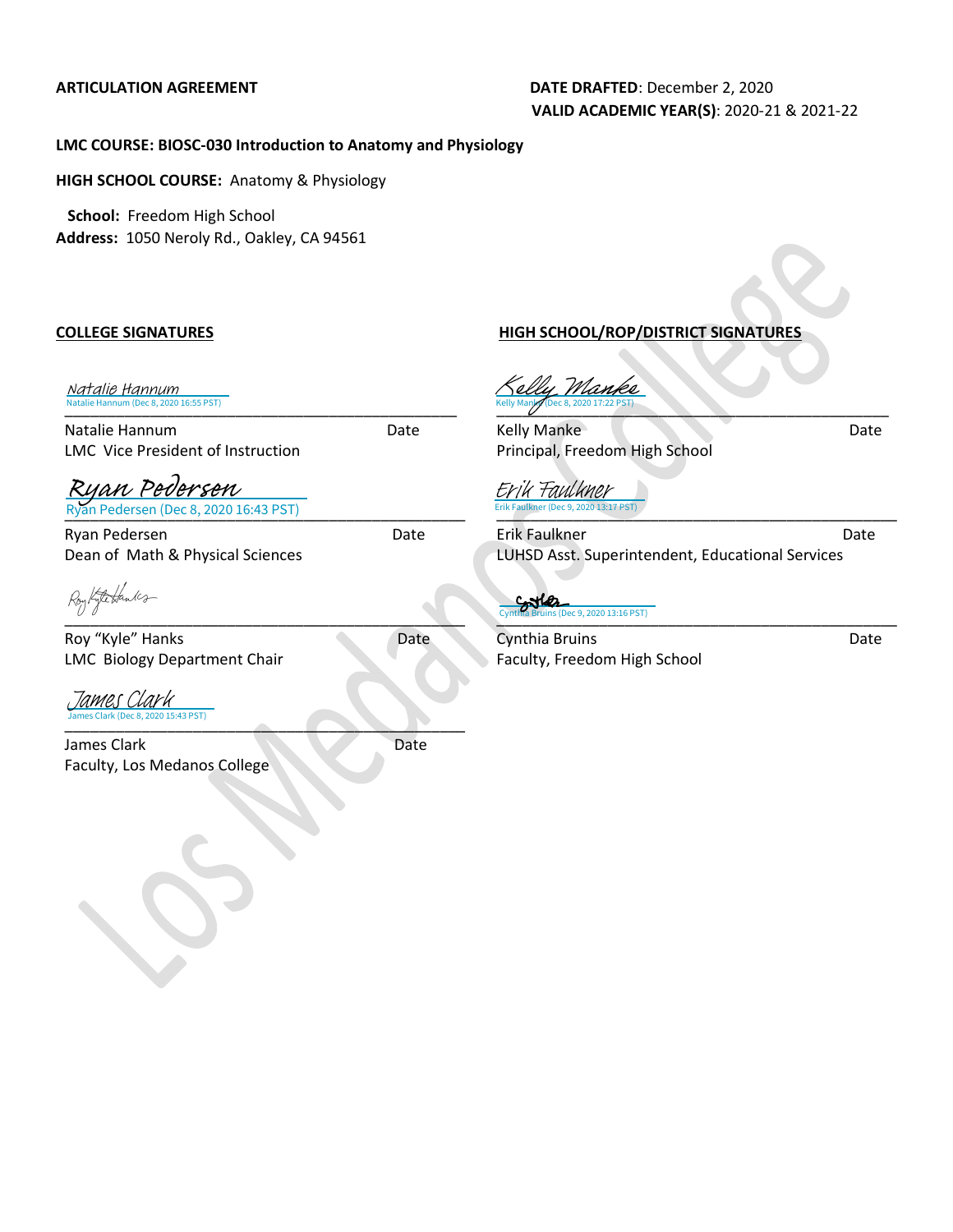# FHS BIOSC-030 Articulation 2020-22 FINAL

Final Audit Report 2020-12-09

| Created:        | 2020-12-08                                   |
|-----------------|----------------------------------------------|
| By:             | Colleen Grim (cgrim@losmedanos.edu)          |
| Status:         | Signed                                       |
| Transaction ID: | CBJCHBCAABAAs6FLTfvYD-jDIFJSTZAZNfS pl vO5kN |
|                 |                                              |

## "FHS BIOSC-030 Articulation 2020-22 FINAL" History

| ٣ | Document created by Colleen Grim (cgrim@losmedanos.edu)<br>2020-12-08 - 11:18:30 PM GMT- IP address: 99.161.170.246                                                                    |
|---|----------------------------------------------------------------------------------------------------------------------------------------------------------------------------------------|
|   | ►↓ Document emailed to James Clark (jclark@losmedanos.edu) for signature<br>2020-12-08 - 11:20:16 PM GMT                                                                               |
|   | Email viewed by James Clark (jclark@losmedanos.edu)<br>2020-12-08 - 11:20:43 PM GMT- IP address: 67.180.131.212                                                                        |
|   | $\mathscr{O}_{\mathbf{G}}$ Document e-signed by James Clark (jclark@losmedanos.edu)<br>Signature Date: 2020-12-08 - 11:43:26 PM GMT - Time Source: server- IP address: 67.180.131.212  |
|   | Document emailed to Roy Kyle Hanks (khanks@losmedanos.edu) for signature<br>2020-12-08 - 11:43:27 PM GMT                                                                               |
|   | Email viewed by Roy Kyle Hanks (khanks@losmedanos.edu)<br>2020-12-09 - 0:34:30 AM GMT- IP address: 104.47.55.126                                                                       |
|   | $\mathscr{O}_{\mathbf{G}}$ Document e-signed by Roy Kyle Hanks (khanks@losmedanos.edu)<br>Signature Date: 2020-12-09 - 0:34:53 AM GMT - Time Source: server- IP address: 108.85.24.247 |
|   | ⊠ Document emailed to Ryan Pedersen (rpedersen@losmedanos.edu) for signature<br>2020-12-09 - 0:34:55 AM GMT                                                                            |
|   | Email viewed by Ryan Pedersen (rpedersen@losmedanos.edu)<br>2020-12-09 - 0.43:11 AM GMT- IP address: 104.47.70.126                                                                     |
|   | $\mathscr{O}_\bullet$ Document e-signed by Ryan Pedersen (rpedersen@losmedanos.edu)                                                                                                    |

**Document emailed to Natalie Hannum (nhannum@losmedanos.edu) for signature** 2020-12-09 - 0:43:32 AM GMT

Signature Date: 2020-12-09 - 0:43:31 AM GMT - Time Source: server- IP address: 198.27.163.58

**LOS MEDANOS** COLLEGE

POWERED BY Adobe Sign